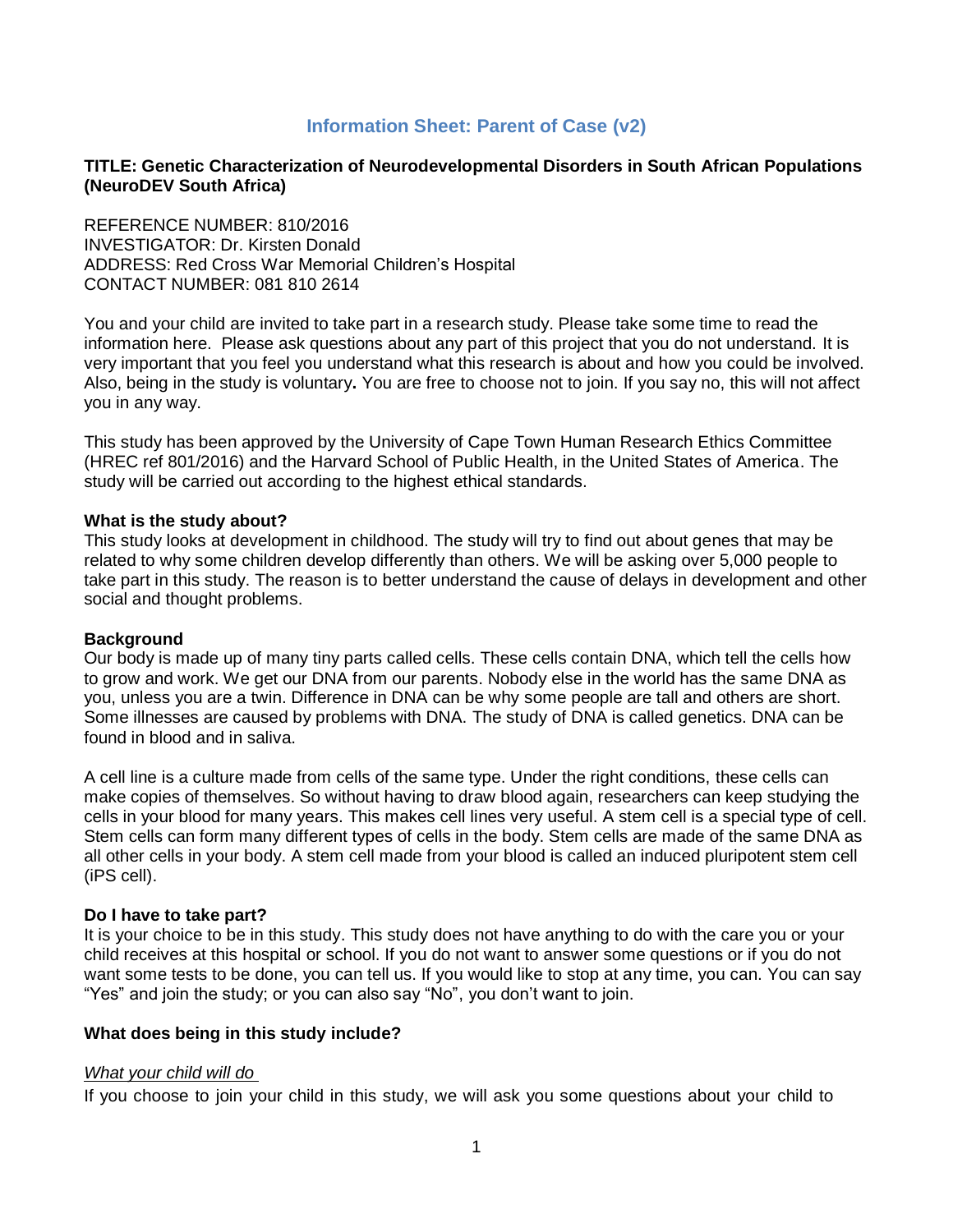assess your child's behavior, reasoning, and movements. We will also examine your child's body and look at your child's medical records to find out about his or her health. The whole process could take up to 3 hours. We would be happy to provide the names of the tests and explain these tests to you before we start.

A nurse will ask your child to give some blood. Your child will give up to two teaspoons (10 ml) of blood. If you agree, we may also ask for your child to give us some saliva in a small plastic tube. If we collect saliva, we will ask for less than half a teaspoon (2 ml or less) of saliva. DNA is in blood and saliva, which we call a 'sample'.

The sample will be sent for DNA processing in the United States of America. We will analyse your child's DNA using chemicals and computers. Then we will compare your child's DNA to the DNA of other children in the study to look for differences. No one testing your child's DNA will know your child's name.

You also have the choice of contributing your child's sample for cell line and stem cell research. Stem cells are important because they can become all types of cells in the body, such as muscle cells, brain cells or heart cells. Stem cells also can make copies of themselves, and for this reason a stem cell line growing in a lab could exist for a very long time, even longer than your child's lifetime.

With your permission, we will also photograph your child's face, hands and feet. The photographs are to help doctors and other health experts recognize children with or without delays. Your child does not have to be photographed to be in the study. If you agree to have your child photographed, the photos will be used for clinical, educational and research purposes. You can also choose to allow public use of the photo to help improve diagnosis of children with difficulties like your child.

# *What you will do*

You are also invited to enroll yourself in addition to your child. If you accept, you will give about three teaspoons (14,5 ml) of blood, which contains your DNA. In addition, we will ask you to do a puzzle that looks at how you reason. . In the same way as for your child, your blood will be sent for DNA processing in the United States of America. Then we will compare your DNA to your child's DNA to look for differences. No one analyzing your or your child's DNA will know your names.If you agree to be part of the cell line research, we may make cell lines from your blood, and we may try to make stem cells.

# **Storage and sharing of your information and samples**

With your permission, your and your child's blood sample and health information will be sent to and stored in the United States of America. Some of the sample may also be stored here in South Africa. Your child's donated DNA can last a very long time. The samples will be stored and may be used for other tests in the future. Access to your child's DNA will continue to be guarded into the future by a set of strict controls to make sure that it is only used to study questions that are important to science.

### *Creating a cell 'bank' or library*

The samples will be stored at the National Institutes of Mental Health Repository and Genomics Resource (NIMH-RGR). This is a 'bank' or library for biological samples funded by the department of health in the United States government. Some of the samples will also be stored in South Africa at the Department of Human Genetics in the University of Cape Town. That way, your and your child's samples can be shared with other researchers at universities, hospitals, government agencies and companies around the world. One place your DNA will be shared with is the Broad Institute, a non-profit American research institute with skilled scientists who know how to analyze DNA.

If you agree to be part of the cell line research, the cells and your health information will be stored in the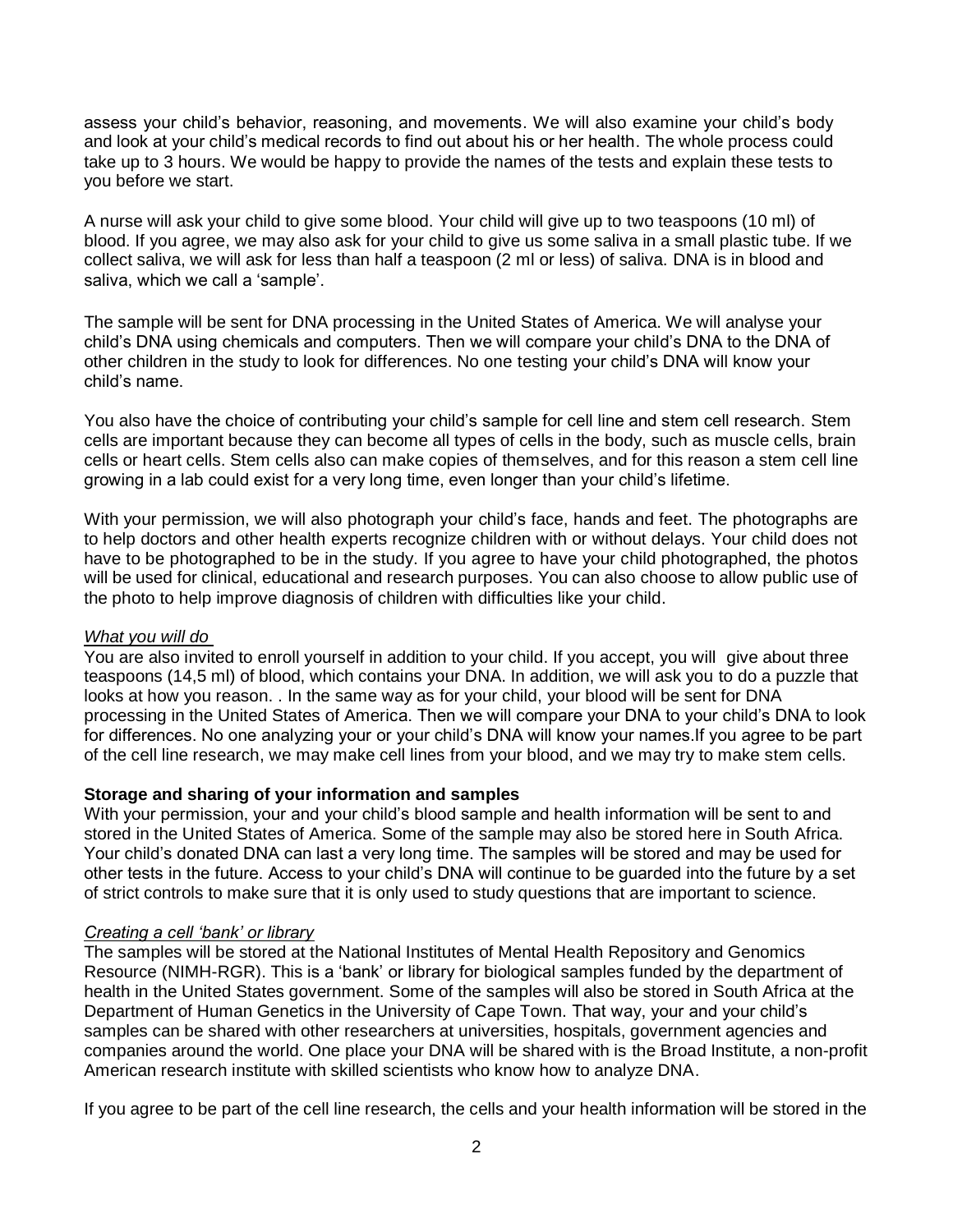cell library and distributed for a long time, possibly forever. None of the researchers who study your cells or health information will know your name.

The samples and information will be available to scientists all around the world, to study any research question. Examples include research to understand the cause of diseases (for example heart disease, cancer, or psychiatric disorders). Other examples include research to develop new methods, to study human behaviors, or to find out where different groups of people come from.

If you agree to participate in the cell line and stem cell research, your samples could be of even greater use. Researchers around the world may use your cells to study the biology of stem cells, certain illnesses, and whether it is possible to transplant stem cells (or things made by those cells) to treat diseases. Common examples of what might happen to the stem cells include:

- Testing the cells' DNA
- Using cells to test drugs to treat disease
- Changing some of the genetic code within the cells
- Transplanting the cells (or things made by those cells) to humans or animals
- **EXECT** Sharing cells widely for research, training or to make commercial medical products

Because these samples can last forever, scientists may come up with new ways of working with them in the future. Right now, we do not know what the future uses may be.

### *Creating a photo library*

If you allow us to photograph your child, we will ask you to choose one or both of the following options:

- The photos can be shared on a mobile application that will improve technology for diagnosing children with delays in development in the future. One example of a mobile application that uses photos to help diagnose genetic conditions is Face2Gene. If a photo is shared this way, a computer breaks it up into thousands of bits of information and compares it other photos. When the photo is broken up in this way, it cannot be used to identify your child.
- The photos can also be shared on a public website called the NIH Atlas of Human Malformations in Diverse Populations. The NIH Atlas is an online photo library that can be used by doctors to help diagnose children now. The website is made for doctors and health professionals, but anyone can see it.

If you agree to one or both of these uses of your child's photos, they will be shared together with some pieces of health information (eg age, ethnicity & diagnosis).

### *Putting information in public databases*

Some of the genetic and health information from this study will be freely available in public databases that anyone can use. Examples of these databases are ClinVar and the Genome Aggregation Database (GnomAD). These public open-access databases may include information about your DNA, as well as your ethnic group and sex. This public information will not be labeled with your name or other information that could easily identify you.

Your and your child's DNA and health information will also be put in one or more controlled-access database. This means that only researchers who apply for and get permission to use the information for a specific research project will be able to access it. Your and your child's DNA and health information will not be labelled with your names or other information that could be used to identify you.

### *Securing information on a group of computers*

Your and your child's DNA and health information will not be labeled with your names or other information that could be used to identify you. To ensure safety, the information will be stored and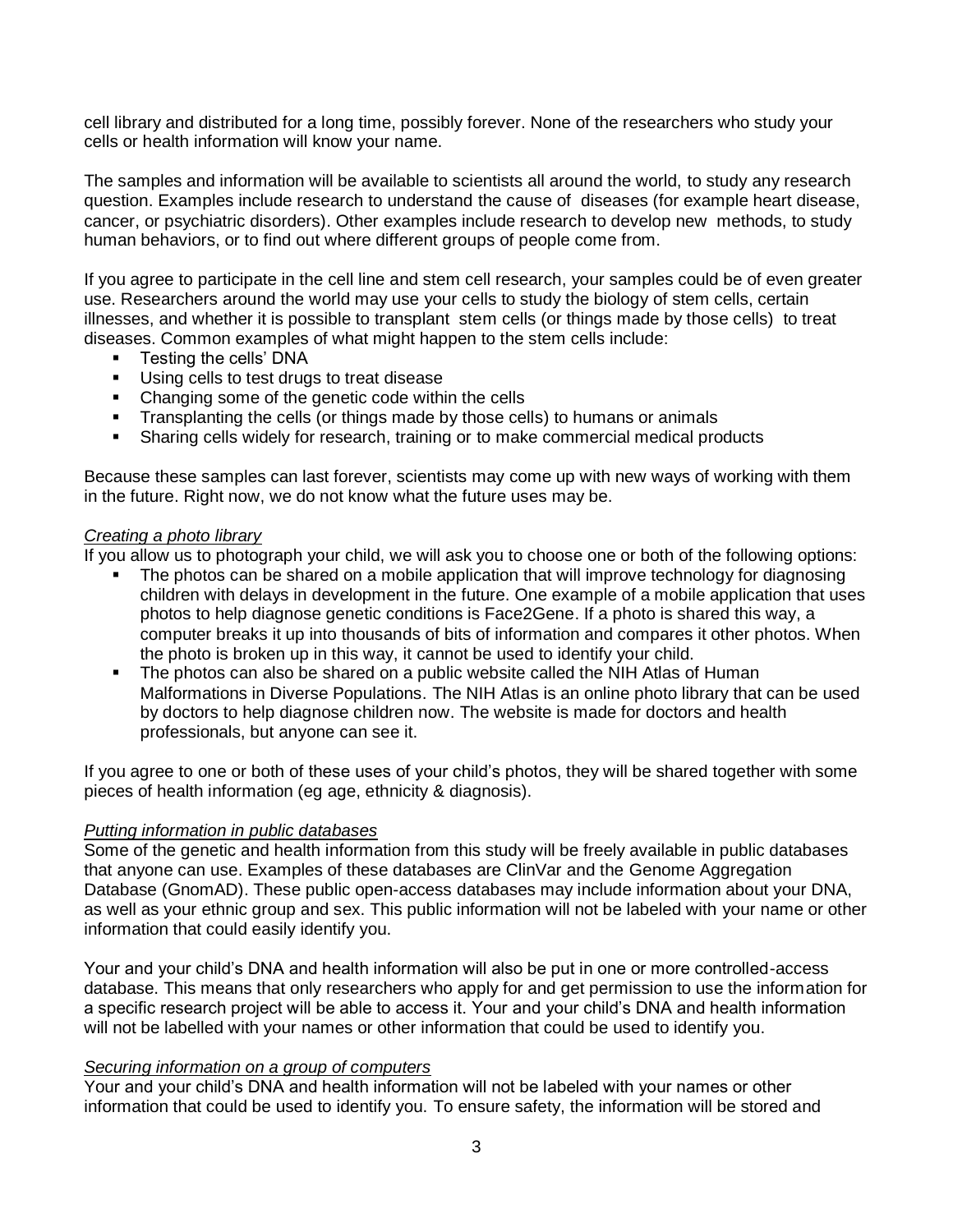analyzed in the Cloud. "The Cloud" refers to a group of computers in a data center that is accessible through the Internet. The Cloud is managed by a company or other institution that is not part of the research team.The study information will be stored on a secure Cloud server to prevent unwanted access. The company or other institution that will process and store your data is located in the United States. It may also come to be located in other countries where the laws may not protect your privacy to the same level as in your country. However, all reasonable steps will be taken to protect your privacy.

## **What if I change my mind?**

If you join the study, you can change your mind later and decide that you don't want to be part of it anymore, and you do not want your child's blood or saliva to be used. Please let us know and we will destroy the sample. If your or your child's sample has already been tested at the time you change your mind, your results and other data may have already been shared with other investigators. In that case, we will not be able to destroy this data. However, the code that links your child's name to their information and samples can be destroyed. Whether or not you decide to join the study, the way we look after you and your child in the clinic or at school will be the same. It is your choice whether to be in the study or not.

### **Benefits and Risks**

### *Benefits*

For most people, there are no direct benefits to being in this study. However, in some cases we may find something in your child's DNA that helps explain what caused his or her condition. If we find something, we would have to double check it. That would mean inviting you back to give more blood and say if you still want to get the results. In most cases, we will not find results to return. Not finding a result does not mean there is no genetic cause, but only that we do not yet know what the genetic cause(s) might be.

One reason somebody might want to share their DNA without direct benefit is that it may help scientists to learn more about the human body, and better understand problems of child development. We hope this will help make better treatments in the future.

### *Risks*

The risks of taking blood include pain, as with a pin prick, a bruise at the point where the blood is taken, and redness and swelling of the vein. There is also a rare risk of infection, if the area is not kept clean, and a rare risk of fainting.

When answering questions about yourself or your child, you may experience distress or discomfort. You do not have to answer questions if they make you uncomfortable. You may also ask to take a break at any time.

If you agree to have your child photographed and to share the photo publically, it is possible that somebody somewhere - perhaps, somebody who looked after your child in hospital, or a friend or relative - may identify your child..

There are some risks related to the use of your or your child's information and samples. It is possible that someone could break into the system that stores information about you and your child. All the computers with study results are protected by several strong passwords, so this is very unlikely. It is also possible that your child could be identified through the photographs, which will be stored on the Cloud. Security of the Cloud is high, so breaking intothe Cloud is very unlikely. There may be other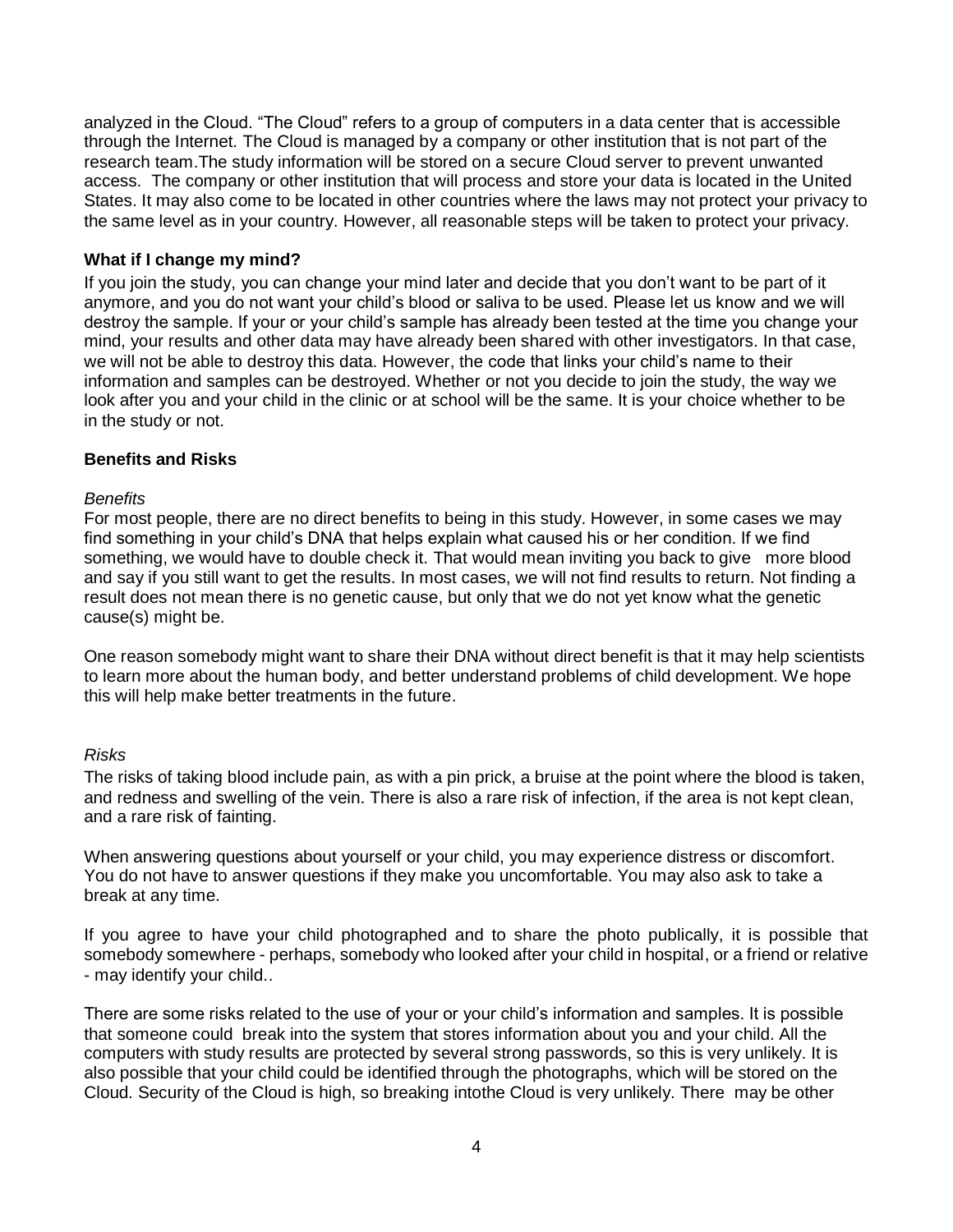privacy risks that we do not know.

If someone has another DNA sample from you or your child, which has not been protected, it is possible that you could be identified from your sample. This would happen if the two samples were matched, and one of them was linked to your name. The risk of this happening is very small but may grow in the future as genetic processing is more widely used.

As certain conditions and traits run in families and are inherited. You may learn something about your health that relates to the health of your relatives. Although your DNA is unique to you, you share some similarities with your children, parents, brothers, sisters, and other blood relatives. Therefore, finding out about your results could mean you learn something that relates to the health of your family members and might cause you or your family distress

Since some genetic information can help predict future health problems for you and your relatives, this information might be of interest to health care providers, insurance companies and others. However, South African law and policy provides some protections against discrimination on the basis of an individual's "state of health" (eg. the South African Medical Schemes Act No. 131 of 1998).

## **Privacy**

The information we get from you and your child will not be shared with your health insurance. Nobody outside the study will be able to know which results belong to you or your child. The researchers will not tell anyone else that either of you are in the study.

## **Reimbursement**

You will be reimbursed for your time, travel costs and the inconvenience of taking part in this study. Once you have been interviewed and you and your child have given your blood, and possibly saliva, the study staff will reimburse you. You will be reimbursed 250 Rand. As a thank you, we will also give your child a goodie bag, which may include a small toy, snacks and a polaroid photo of your family.

The control over the samples you and your child donate will be held by the University of Cape Town and The Broad Institute. Your and your child's samples will not be sold, but investigators may make products based on studying these and other samples, images or information. If this happens, you will not be able to share in any profits. This is not likely to happen for many years, if at all.

# **Future Contact**

Individual results from this research project will not be given back to you or put into your or your child's medical records, but we may learn something from this study that we would like to follow up on in the future. We may also want to contact you in the future to see if you or your child would be interested in enrolling in another study. Please indicate on the consent form if you are willing to be contacted in the future. You have the right to withdraw your consent for future contact at any point in the future.

When your child turns 18, he/she has the right to decide whether to be in research and the right to withdraw from this study. We will not get back in touch when your child turns 18, unless you or your child seeks to do so. However, if your child reaches the age of 18 during the course of the study, we will contact you and your child, and offer your child consent. If your child does not have the capacity to consent, we will offer you to re-consent. If we cannot reach you, or your child, or you or your child chooses not to consent, we will break all links to their identity.

# **Questions:**

If you have any questions about this study please ask the research nurse. You can also contact **the Project Manager** [emma.eastman@uct.ac.za](mailto:emma.eastman@uct.ac.za) **and the Primary Investigator** [Kirsty.donald@uct.ac.za;](mailto:Kirsty.donald@uct.ac.za)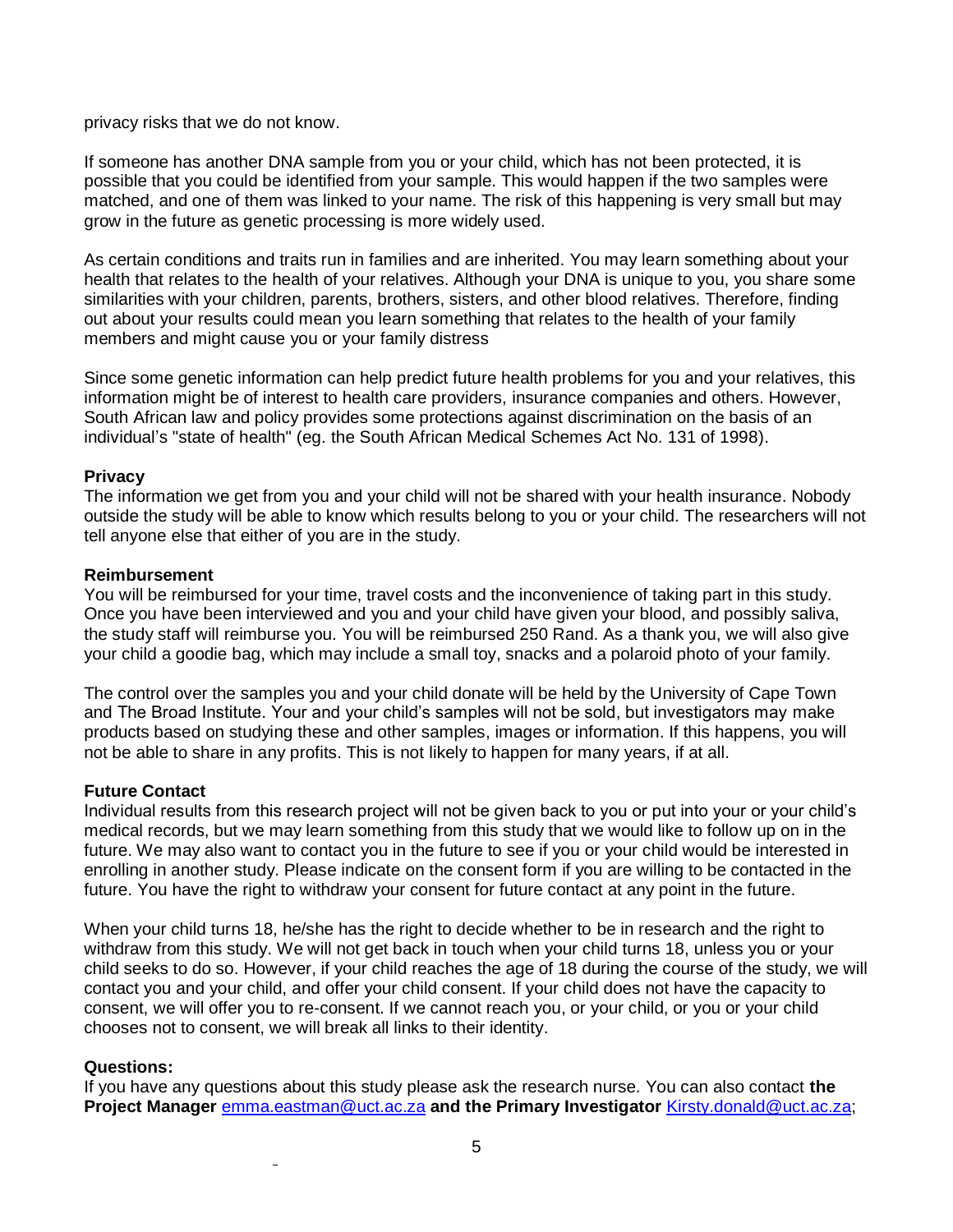**081 810 2614** to have your questions answered. If you wish to withdraw your consent later you may also contact the project manager. For questions about your rights as a research participant, please contact a representative of the **University of Cape Town Human Research Ethics Committee on 021 406 6338**. This can include questions about your participation, complaints or concerns about the study, including if you feel pressure to enroll.

You will be given a copy of this information sheet and signature page for your records. Please keep a copy of these documents in case you want to read them again.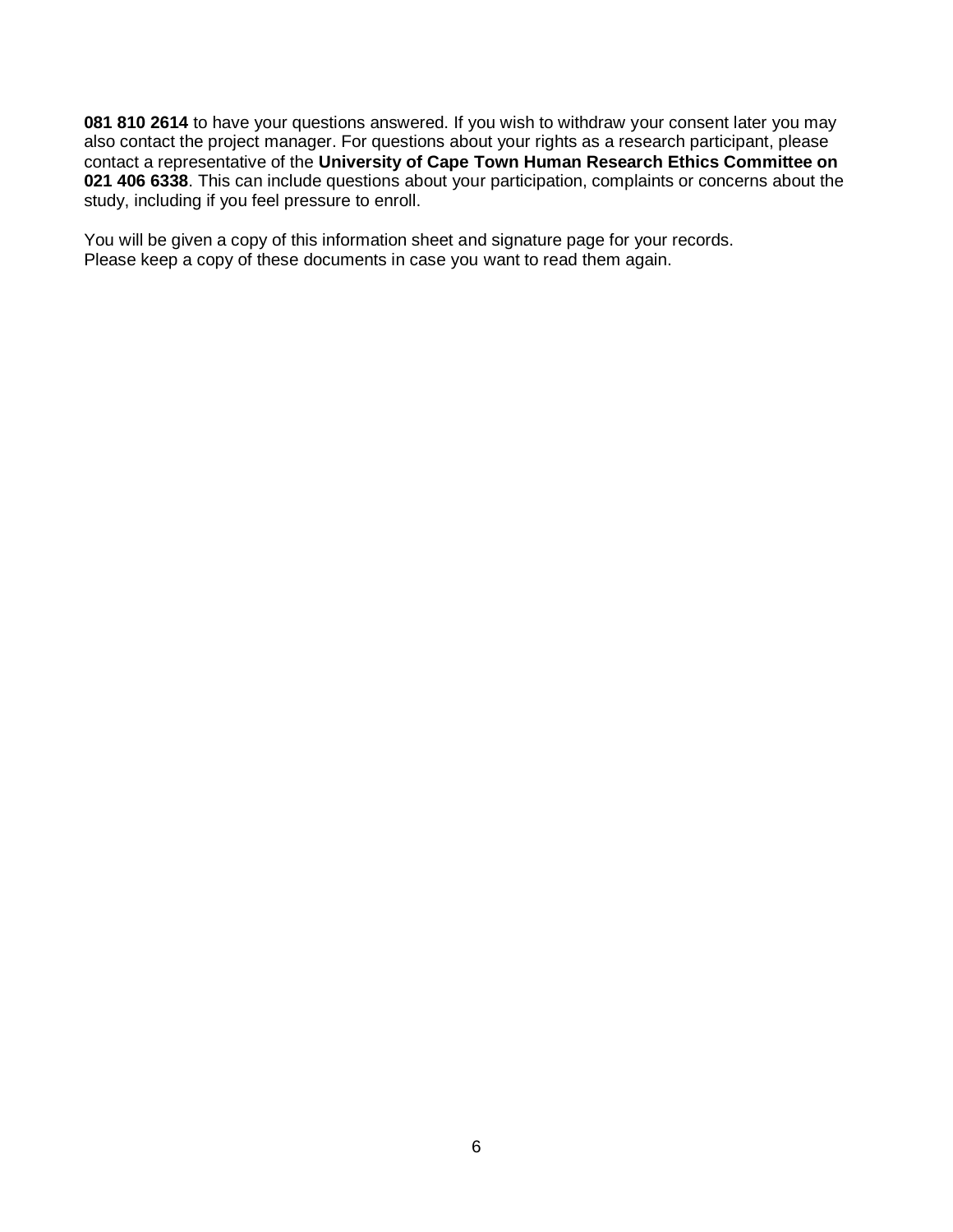# **Consent Form: Parent of Case (Child participating)**

 $I,$   $\qquad \qquad \qquad$ 

\_\_\_\_\_\_\_\_\_\_\_\_\_\_\_\_\_\_\_\_\_\_\_\_\_\_\_\_\_\_\_\_\_\_\_\_\_\_\_\_\_\_\_\_\_\_\_\_\_\_\_\_\_\_\_\_\_\_\_\_\_\_agree to allow my child to

take part in this study, which will use his/her DNA to try to learn about developmental delays and other social and thought problems.

- $\Box$  I give permission to be interviewed and for my answers to be recorded.
- $\Box$  I give permission for a sample of my child's blood and saliva to be taken.
- $\Box$  I give permission for my child's DNA to be stored at the Human Genetics Lab at the University of Cape Town, at the National Institute of Mental Health Repository and Genomics Resource in the United States, and at the Broad Institute in the United States.
- $\Box$  I agree to my child's DNA being made available on both open and controlled access databases.
- $\Box$  I understand that:
	- a. My child's identity will be protected.
	- b. I will be compensated 250 Rand for the time and inconvenience of being part of the study.

---------------------------------------------------------------------

Additionally, I am choosing to give permission for the following.

- 1. Do we have your permission to create cell lines and stem cells from the blood we draw?
	- Yes
	- $\square$  No
- 2. Do we have your permission to photograph your child?
	- $\Box$  Yes, and the photo can be publicly shared outside the study (for example with the NIH Atlas of Human Malformation in Diverse Populations)
	- $\Box$  Yes, but the photo can only be shared outside of the study with health care providers or researchers for clinical, educational or research purposes (for example with the Face2Gene application)
	- $\Box$  No
- 3. If we find something in your child's DNA that could have caused his or her condition, would you like us to contact you to follow up and confirm the finding?
	- □ Yes
	- $\Box$  No
- 4. Do we have your permission to contact you in the future to follow-up on this study or for future studies?
	- □ Yes
	- $\Box$  No

Address: \_\_\_\_\_\_\_\_\_\_\_\_\_\_\_\_\_\_\_\_\_\_\_\_\_\_\_\_\_\_\_\_\_\_\_\_\_\_\_\_\_\_\_\_\_\_\_\_\_\_\_\_\_\_\_\_\_\_\_\_\_\_\_\_\_\_\_

Telephone/Cell: \_\_\_\_\_\_\_\_\_\_\_\_\_\_\_\_\_\_\_\_\_\_\_\_\_\_\_\_\_\_\_\_\_\_\_\_\_\_\_\_\_\_\_\_\_\_\_\_\_\_\_\_\_\_\_\_\_\_\_\_\_\_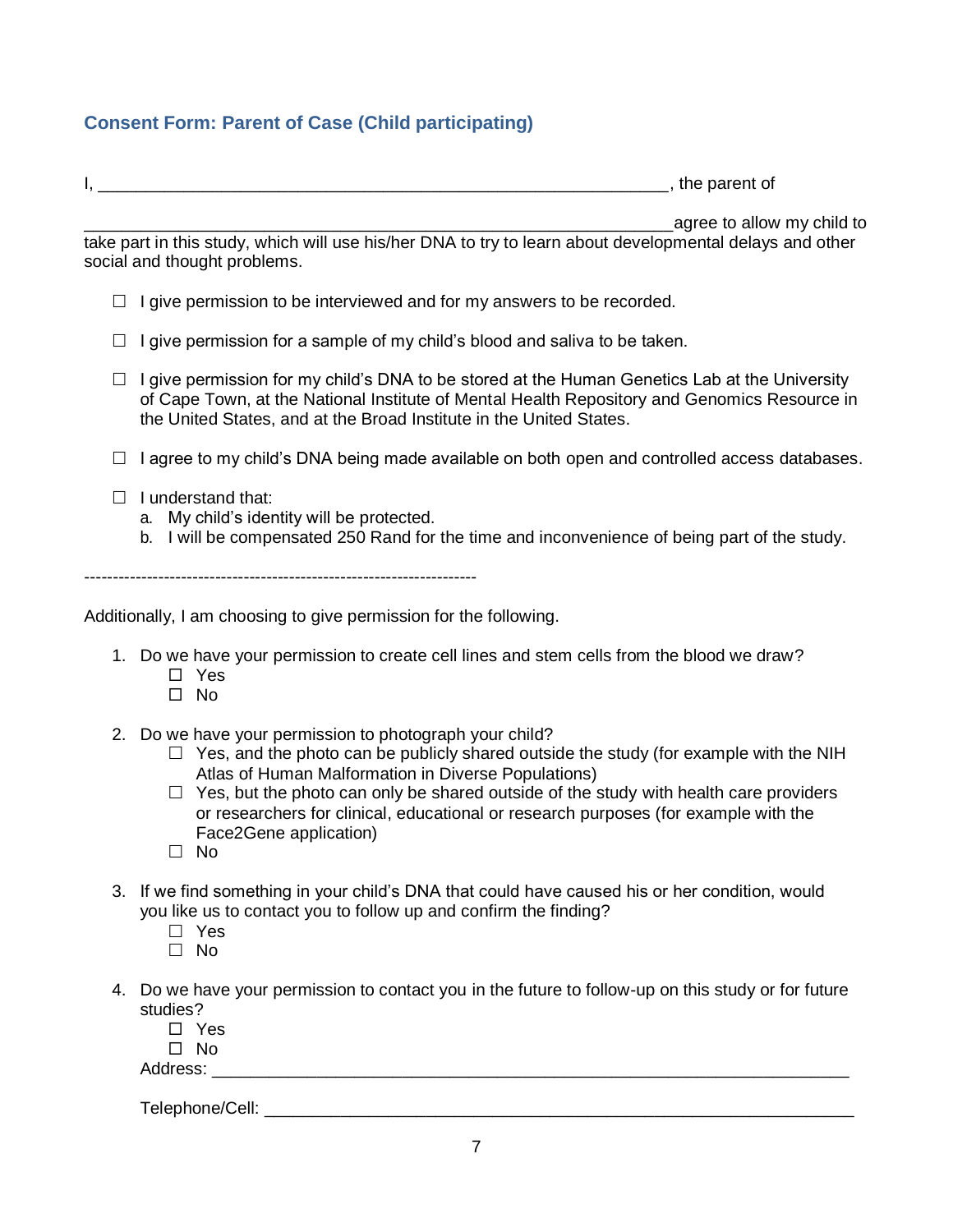Email/Other: \_\_\_\_\_\_\_\_\_\_\_\_\_\_\_\_\_\_\_\_\_\_\_\_\_\_\_\_\_\_\_\_\_\_\_\_\_\_\_\_\_\_\_\_\_\_\_\_\_\_\_\_\_\_\_\_\_\_\_\_\_\_\_\_\_

| 5. If you agree to be contacted again, and we cannot find you, may we try to reach you through a<br>friend or relative?<br>$\Box$ Yes<br>$\Box$ No |                                                                                  |  |  |  |  |
|----------------------------------------------------------------------------------------------------------------------------------------------------|----------------------------------------------------------------------------------|--|--|--|--|
| Contact information of a relative/friend (1):                                                                                                      |                                                                                  |  |  |  |  |
|                                                                                                                                                    |                                                                                  |  |  |  |  |
|                                                                                                                                                    |                                                                                  |  |  |  |  |
|                                                                                                                                                    | Telephone/Cell: _______________________Email/Other: ____________________________ |  |  |  |  |
| Contact information of a relative/friend (2):                                                                                                      |                                                                                  |  |  |  |  |
|                                                                                                                                                    |                                                                                  |  |  |  |  |
|                                                                                                                                                    |                                                                                  |  |  |  |  |
| Telephone/Cell: ________________________Email/Other: ___________________________                                                                   |                                                                                  |  |  |  |  |
|                                                                                                                                                    |                                                                                  |  |  |  |  |

I have read, or have been read, the accompanying information sheet in my own language. I understand this consent form and the information sheet. Any questions I had have been answered. I understand that I may withdraw my consent from any, or all, aspects of this study without any impact on my medical care, and without any repercussions.

| Signed in | (place) on | $(day)$ of | (month) | (year) |
|-----------|------------|------------|---------|--------|
|           |            |            |         |        |

Signature\_\_\_\_\_\_\_\_\_\_\_\_\_\_\_\_\_\_\_\_\_\_\_\_\_\_\_\_\_\_\_\_\_\_\_\_\_\_

Witness 1 Name\_\_\_\_\_\_\_\_\_\_\_\_\_\_\_\_\_\_\_\_\_\_\_\_\_\_\_\_\_\_\_\_ Signature \_\_\_\_\_\_\_\_\_\_\_\_\_\_\_\_\_\_\_\_\_\_\_\_\_\_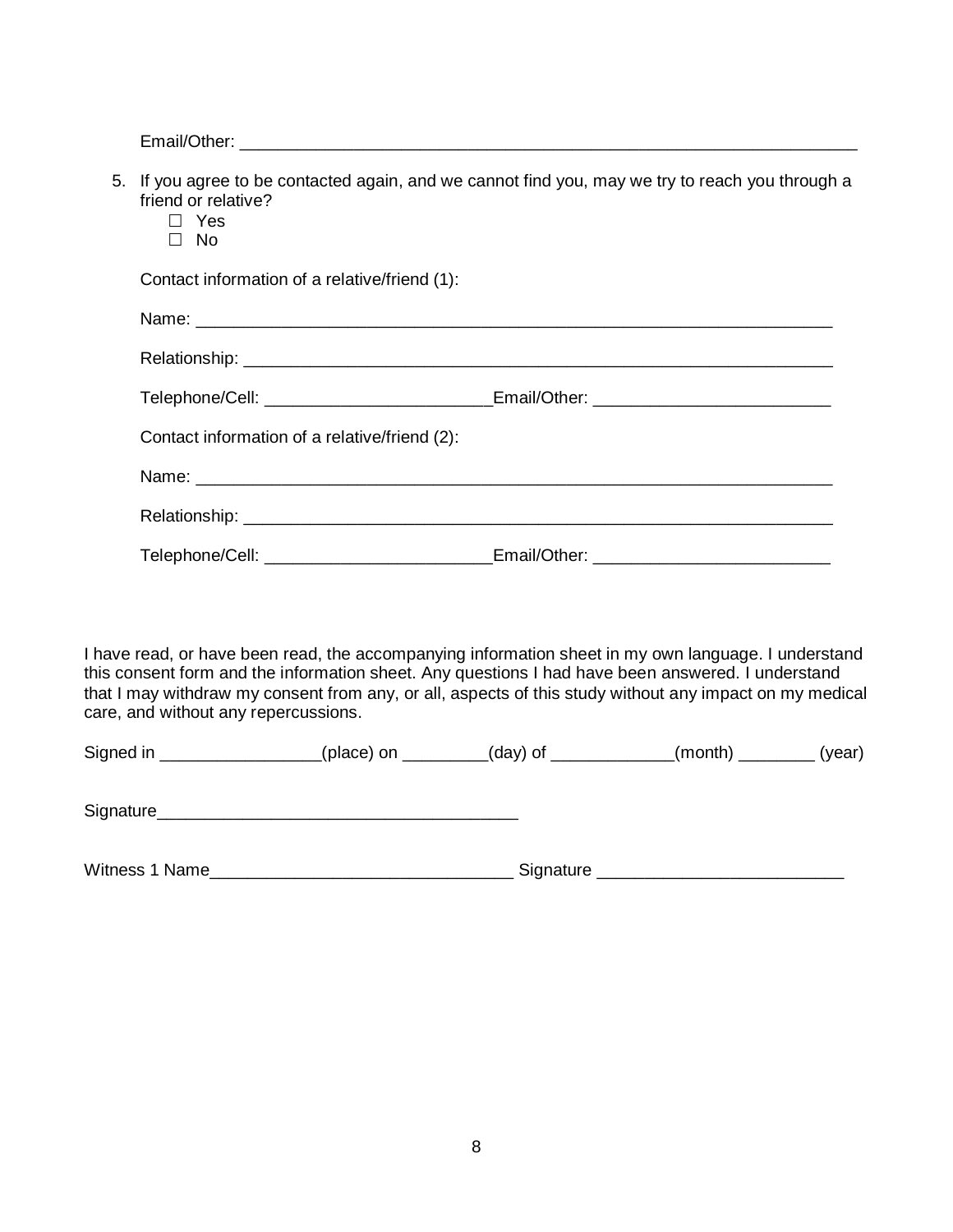# **Consent Form: Parent of Case (Parent participating)**

| the nai<br><i><u>ront</u></i><br>.<br>. . |
|-------------------------------------------|
|-------------------------------------------|

agree to take part in this

study, which will use my DNA to try to learn about developmental delays and other social and thought problems.

- $\Box$  I give permission to be interviewed and for my answers to be recorded.
- $\Box$  I give permission for a sample of my blood and saliva to be taken.
- $\Box$  I give permission for my DNA to be stored at the Human Genetics Lab at the University of Cape Town, at the National Institute of Mental Health Repository and Genomics Resource in the United States, and at the Broad Institute in the United States.

I agree to my DNA being made available on both open and controlled access databases.

- $\Box$  I understand that:
	- a. My identity will be protected.
	- b. I will be compensated 250 Rand for the time and inconvenience of being part of the study.

Additionally, I am choosing to give permission for the following.

- 1. Do we have your permission to create cell lines and stem cells from the blood we draw?
	- Yes
	- $\Box$  No
- 2. Do we have your permission to contact you in the future to follow-up on this study or for future studies?
	- Yes
	- $\Box$  No

Address: \_\_\_\_\_\_\_\_\_\_\_\_\_\_\_\_\_\_\_\_\_\_\_\_\_\_\_\_\_\_\_\_\_\_\_\_\_\_\_\_\_\_\_\_\_\_\_\_\_\_\_\_\_\_\_\_\_\_\_\_\_\_\_\_\_\_\_

 $\sf Telephone/Cell:$ 

Email/Other: \_\_\_\_\_\_\_\_\_\_\_\_\_\_\_\_\_\_\_\_\_\_\_\_\_\_\_\_\_\_\_\_\_\_\_\_\_\_\_\_\_\_\_\_\_\_\_\_\_\_\_\_\_\_\_\_\_\_\_\_\_\_\_\_\_

- 3. If you agree to be contacted again, and if we cannot find you, may we try to reach you through a friend or relative?
	- Yes
	- $\Box$  No.

Contact information of a relative/friend (1):

Name:  $\Box$